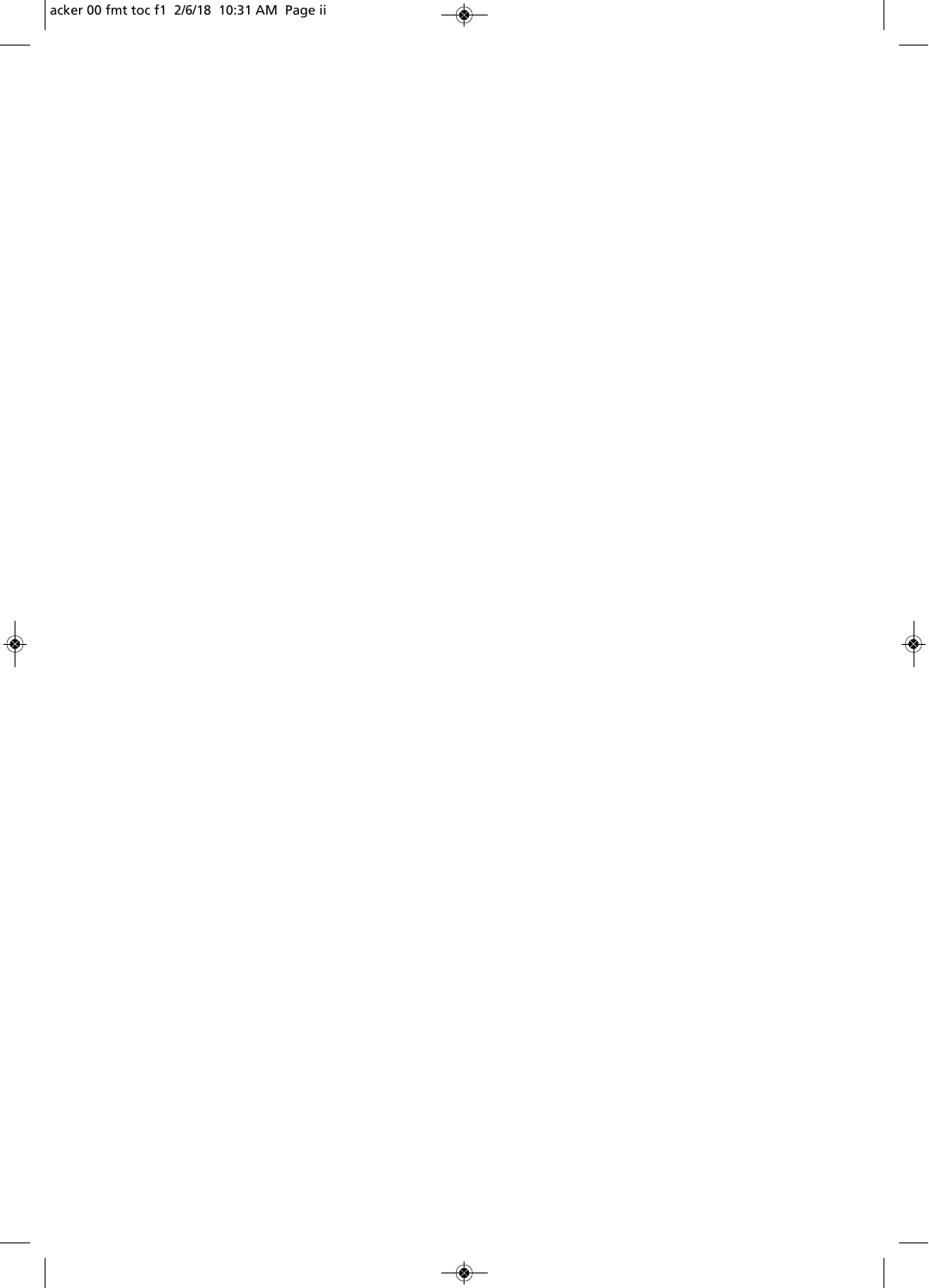## **Lawlemmas**

*Cases and Materials*

**James R. Acker**



Carolina Academic Press Durham, North Carolina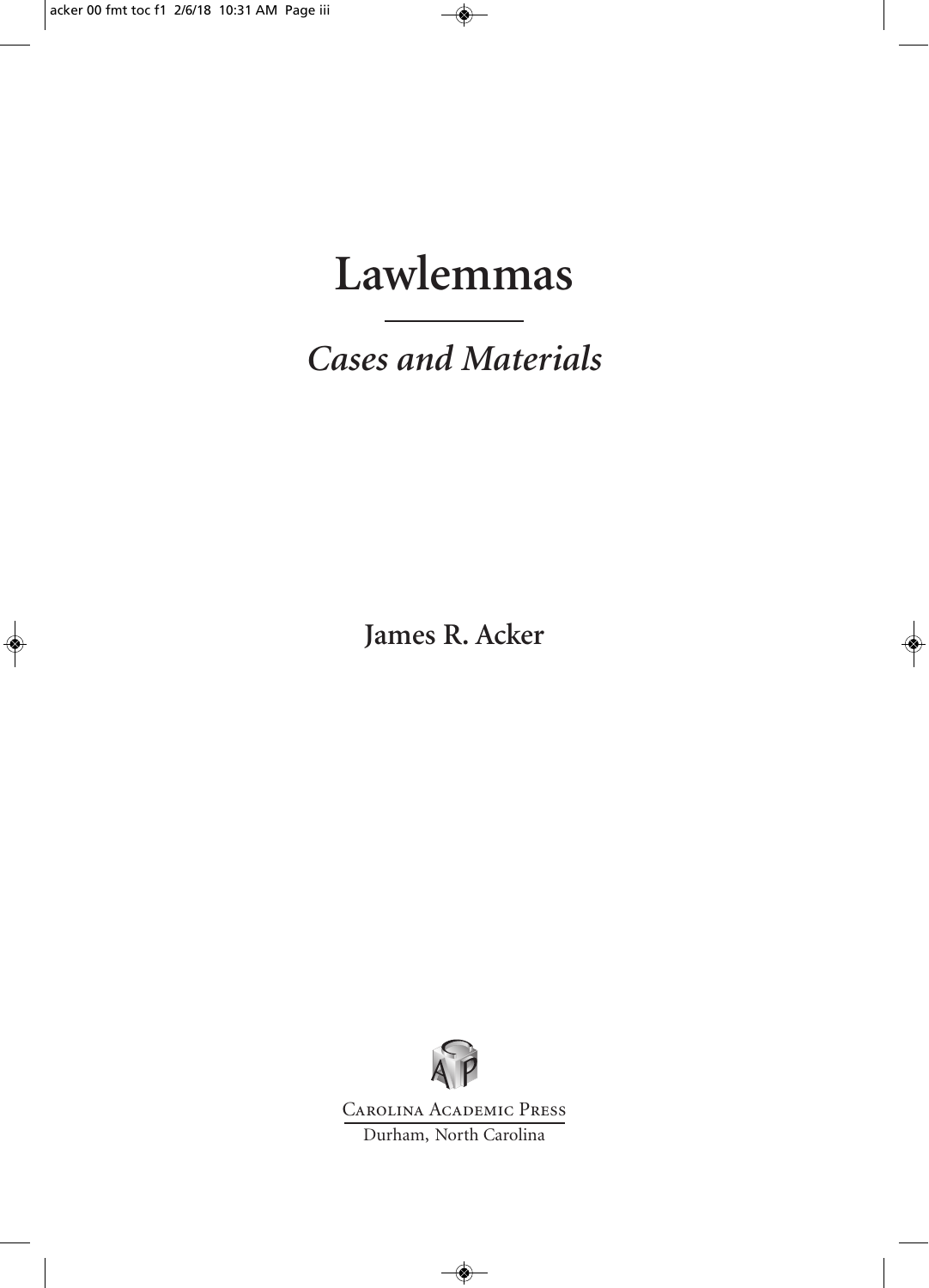Copyright © 2018 James R. Acker All Rights Reserved

Library of Congress Cataloging-in-Publication Data

Names: Acker, James R., 1951- author. Title: Lawlemmas : cases and materials / James R. Acker. Other titles: Lawlemmas (Casebook) Description: Durham, North Carolina : Carolina Academic Press, LLC, 2018. | Includes bibliographical references and index. Identifiers: LCCN 2017052804 | ISBN 9781611637380 (alk. paper) Subjects: LCSH: Law--Social aspects--United States. | LCGFT: Casebooks. Classification: LCC KF379 .A28 2018 | DDC 340/.115--dc23 LC record available at https://lccn.loc.gov/2017052804

eISBN 978-1-53101-127-7

Front cover illustrations by Anna L. Acker

Carolina Academic Press, LLC 700 Kent Street Durham, North Carolina 27701 Telephone (919) 489-7486 Fax (919) 493-5668 www.cap-press.com

Printed in the United States of America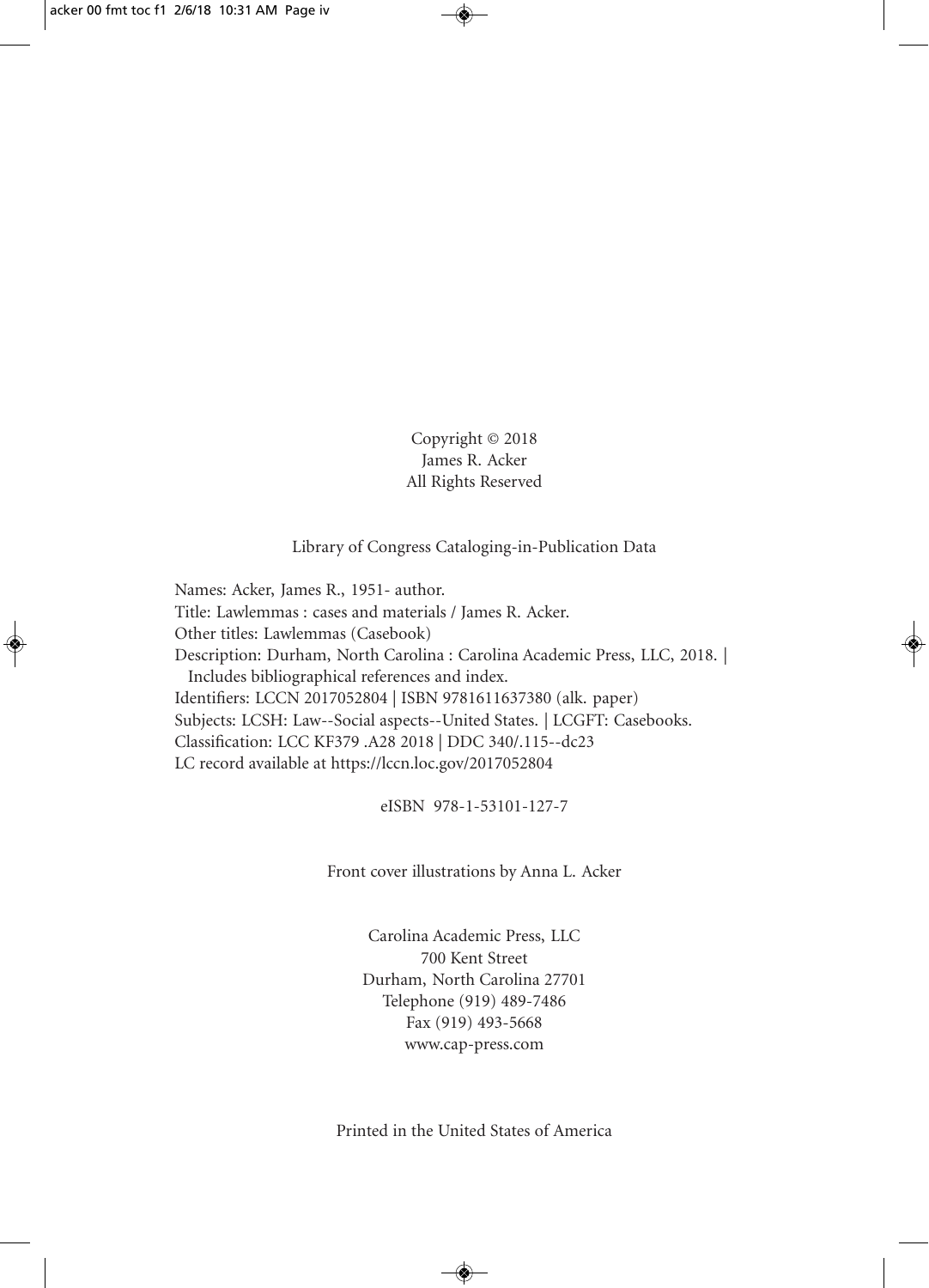*To Jenny, Elizabeth, Anna, Ethan, and Andy, and to students and readers who partake of the struggles and rewards of unraveling and exploring the fascinating lawlemmas that surround us all.*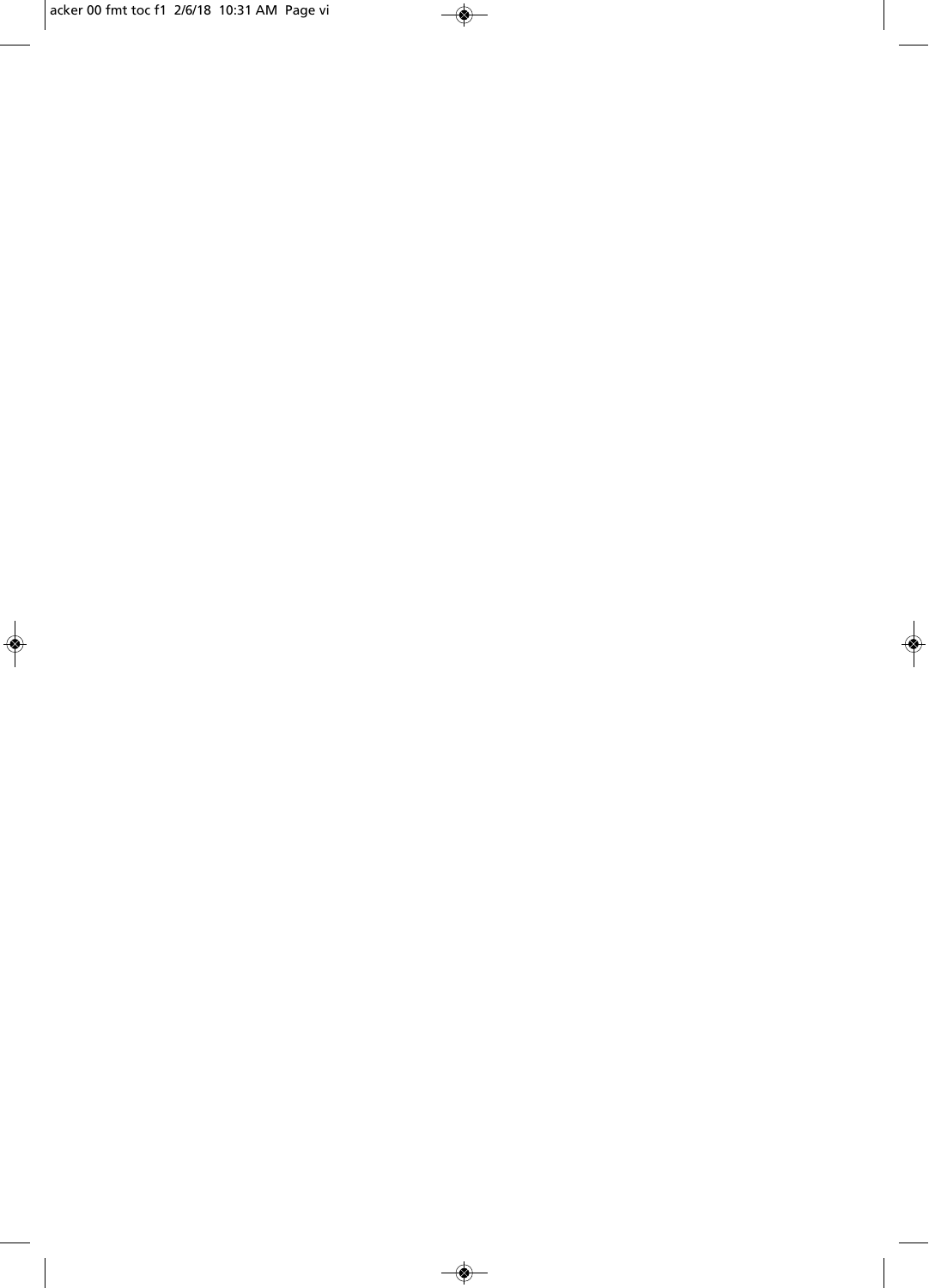### **Contents**

| Acknowledgments                                                     | X111           |
|---------------------------------------------------------------------|----------------|
| Introduction                                                        | XV             |
| Chapter $1 \cdot$ The Goldfish Bowl: The Reach of the Law           | 3              |
| A. Introduction                                                     | $\mathfrak{Z}$ |
| B. Civil Law                                                        | $\mathfrak{Z}$ |
| Strickland v. Medlen                                                | 4              |
| Notes and Questions                                                 | 9              |
| C. The Criminal Law                                                 | 10             |
| 1. Animal Cruelty                                                   | 11             |
| People v. Garcia                                                    | 13             |
| Notes and Questions                                                 | 15             |
| People ex rel. The Nonhuman Rights Project v. Lavery                | 17             |
| Notes and Questions                                                 | 19             |
| 2. Fair Notice and Vagueness                                        | 20             |
| People v. Knowles                                                   | 20             |
| Notes and Questions                                                 | 22             |
| State v. Witham                                                     | 23             |
| D. Conclusion                                                       | 24             |
| Chapter 1 Endnotes                                                  | 25             |
| Chapter 2 · Confrontational Tactics: Face-to-Face Confrontation and |                |
| the Criminal Trial Jury                                             | 27             |
| A. Introduction                                                     | 27             |
| B. The Right to Confront Accusing Witnesses                         | 27             |
| Maryland v. Craig                                                   | 29             |
| Notes and Questions                                                 | 33             |
| C. The Criminal Trial Jury                                          | 36             |
| D. Conclusion                                                       | 46             |
| Chapter 2 Endnotes                                                  | 47             |
| Chapter 3 · The Nullifier: Trial Decisions                          | 49             |
| A. Introduction                                                     | 49             |
| B. The Criminal Defendant and Trial Testimony                       | 49             |
| 1. Remaining Silent: The Non-Testifying Defendant                   | 49             |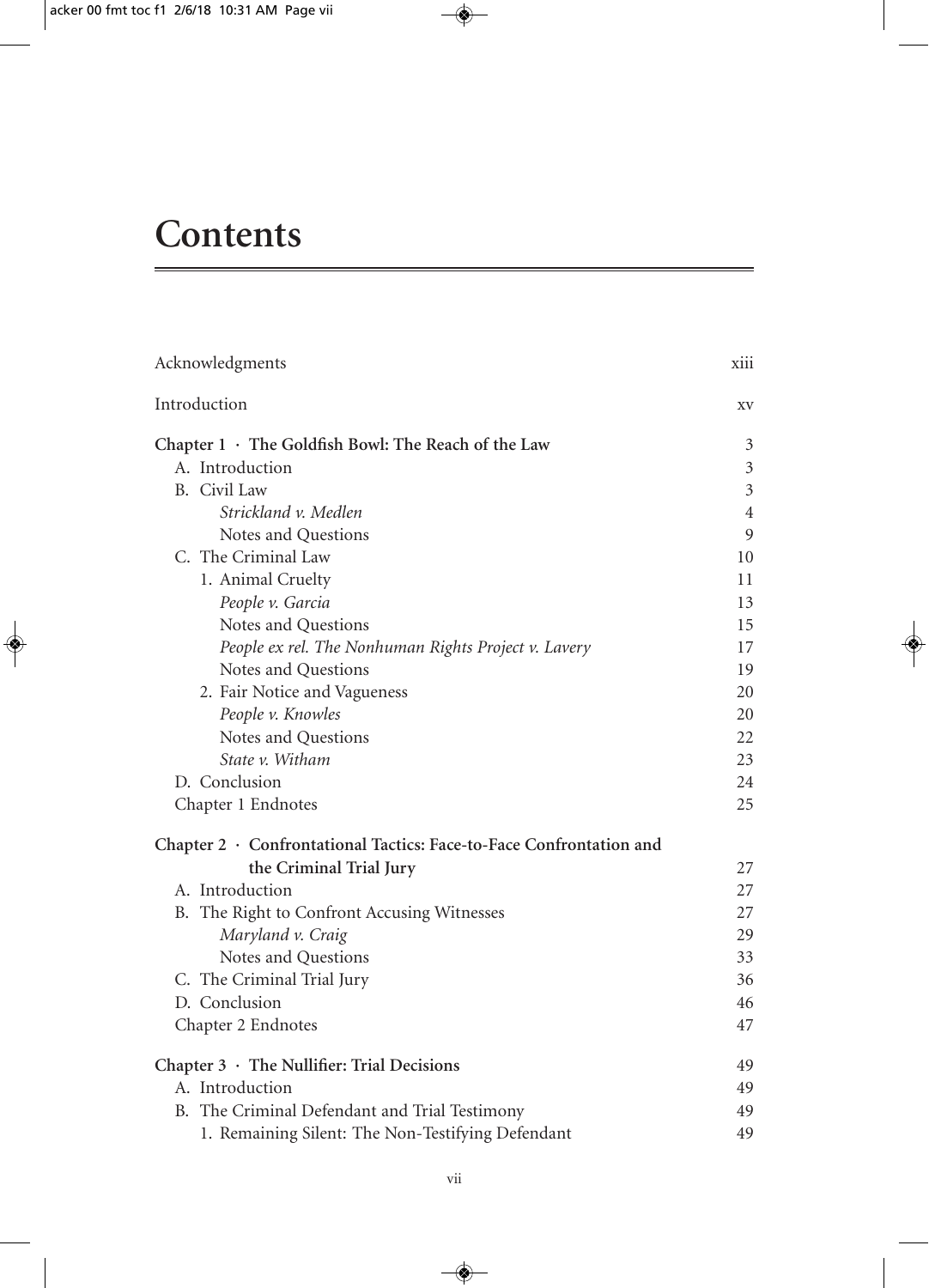| State v. Scutchings                                               | 52  |
|-------------------------------------------------------------------|-----|
| Notes and Questions                                               | 54  |
| 2. Impeachment of Testimony through Evidence of Prior Convictions | 55  |
| United States v. Vasquez                                          | 58  |
| Notes and Questions                                               | 60  |
| C. Jury Nullification                                             | 61  |
| United States v. Dougherty                                        | 62  |
| Notes and Questions                                               | 68  |
| D. Jury Instructions: Troublesome Legalese and Dynamite Charges   | 71  |
| 1. Understanding Jury Instructions                                | 71  |
| 2. Dynamite Charges                                               | 73  |
| E. Conclusion                                                     | 77  |
| Chapter 3 Endnotes                                                | 77  |
| Chapter $4 \cdot$ Punishment                                      | 79  |
| A. Introduction                                                   | 79  |
| B. Punishment for Crimes: Why and How Much?                       | 79  |
| United States v. Irey                                             | 81  |
| Cohee v. State                                                    | 85  |
| United States v. Brewer                                           | 87  |
| People v. Golden                                                  | 90  |
| C. Restorative Justice: An Alternative to Retributivism?          | 96  |
| State v. Pearson                                                  | 98  |
| D. Shaming and Its Role in Punishment                             | 101 |
| Goldschmitt v. State                                              | 102 |
| People v. Letterlough                                             | 103 |
| E. Conclusion                                                     | 106 |
| Chapter 4 Endnotes                                                | 107 |
| Chapter $5 \cdot$ The Insanity Defense and Civil Commitment       | 109 |
| A. Introduction                                                   | 109 |
| B. The Insanity Defense                                           | 109 |
| People v. Schmidt                                                 | 111 |
| Notes and Questions                                               | 112 |
| State v. Herrera                                                  | 116 |
| Delling v. Idaho                                                  | 120 |
| C. Civil Commitment                                               | 121 |
| Mayock v. Martin                                                  | 126 |
| State v. T.R.O.                                                   | 129 |
| Notes and Questions                                               | 132 |
| D. Conclusion                                                     | 132 |
| Chapter 5 Endnotes                                                | 133 |
| Chapter 6 · Causing Harm and Guilty Minds                         | 135 |
| A. Introduction                                                   | 135 |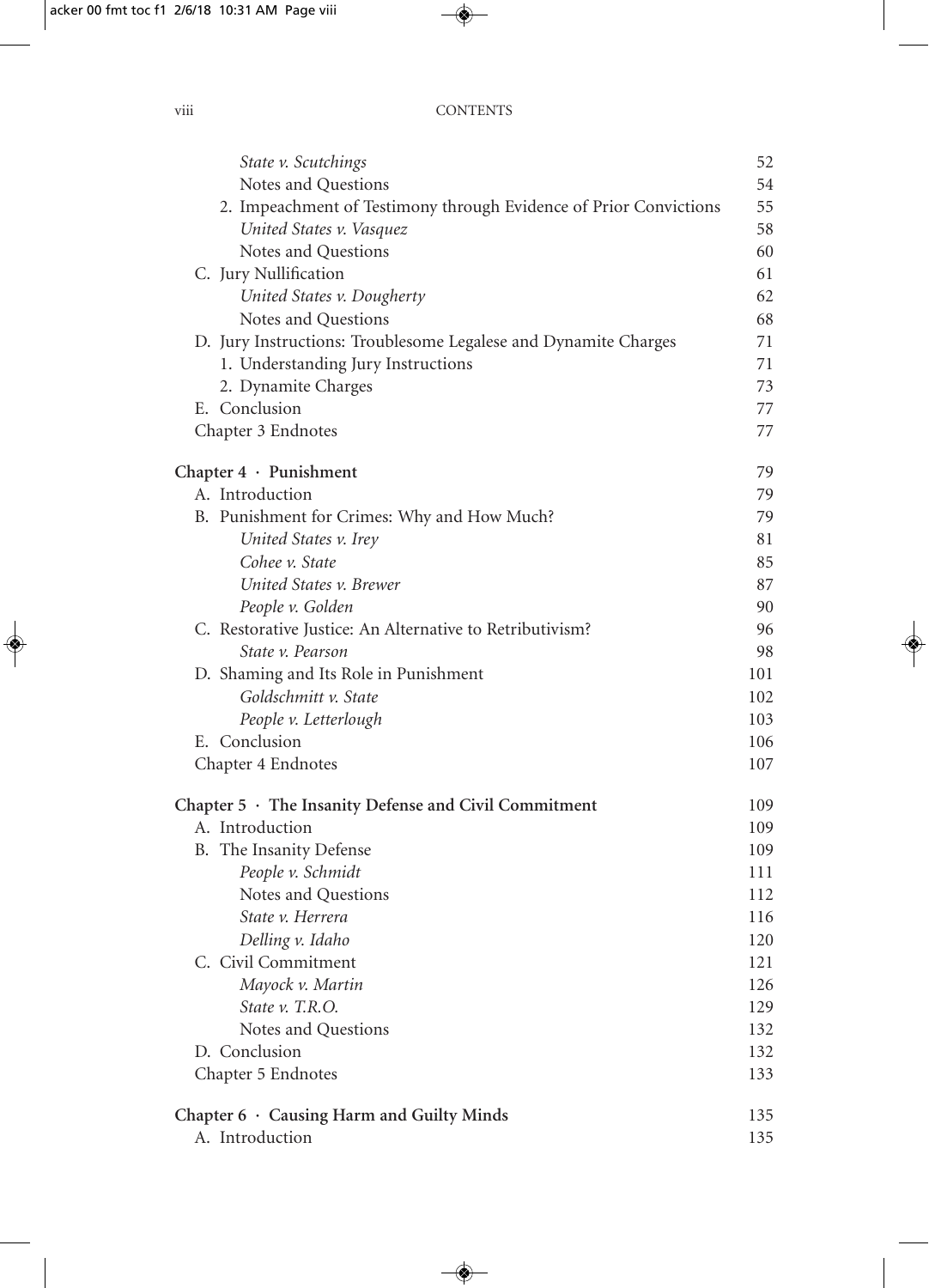| B. Causing Harm and Guilty Minds                               | 135 |
|----------------------------------------------------------------|-----|
| State v. Hallett                                               | 137 |
| Notes and Questions                                            | 139 |
| State v. Bauer                                                 | 140 |
| Notes and Questions                                            | 142 |
| State v. Dixon                                                 | 144 |
| Notes and Questions                                            | 145 |
| People v. Brady                                                | 147 |
| Brown v. Commonwealth                                          | 150 |
| Notes and Questions                                            | 151 |
| People v. Kibbe                                                | 152 |
| Notes and Questions                                            | 154 |
| State v. Dow                                                   | 155 |
| Notes and Questions                                            | 156 |
| C. Felony Murder                                               | 157 |
| People v. Stamp                                                | 158 |
| Notes and Questions                                            | 160 |
| Campbell v. State                                              | 161 |
| Notes and Questions                                            | 164 |
| Commonwealth v. Matchett                                       | 165 |
| Notes and Questions                                            | 167 |
| D. Conclusion                                                  | 170 |
| Chapter 6 Endnotes                                             | 170 |
| Chapter 7 · Prisms of Justice and Justification                | 171 |
| A. Introduction                                                | 171 |
| B. Justification and the Use of Force                          | 171 |
| 1. Self-Defense                                                | 172 |
| People v. Goetz                                                | 174 |
| Notes and Questions                                            | 176 |
| 2. Use of Force in Law Enforcement                             | 178 |
| a. Police Use of Force to Arrest                               | 178 |
| Notes and Questions                                            | 180 |
| b. Crossing the Line: Criminal Liability for the Police Use of |     |
| <b>Excessive Force</b>                                         | 185 |
| Notes and Questions                                            | 191 |
| C. Race and the Seizure of Persons: Constitutional Issues      | 191 |
| Notes and Questions                                            | 194 |
| D. Conclusion                                                  | 197 |
| Chapter 7 Endnotes                                             | 198 |
| Chapter $8 \cdot$ The Death Penalty                            | 201 |
| A. Introduction                                                | 201 |
| B. Is the Death Penalty a Cruel and Unusual Punishment?        | 201 |
| C. Death-Qualified Juries                                      | 224 |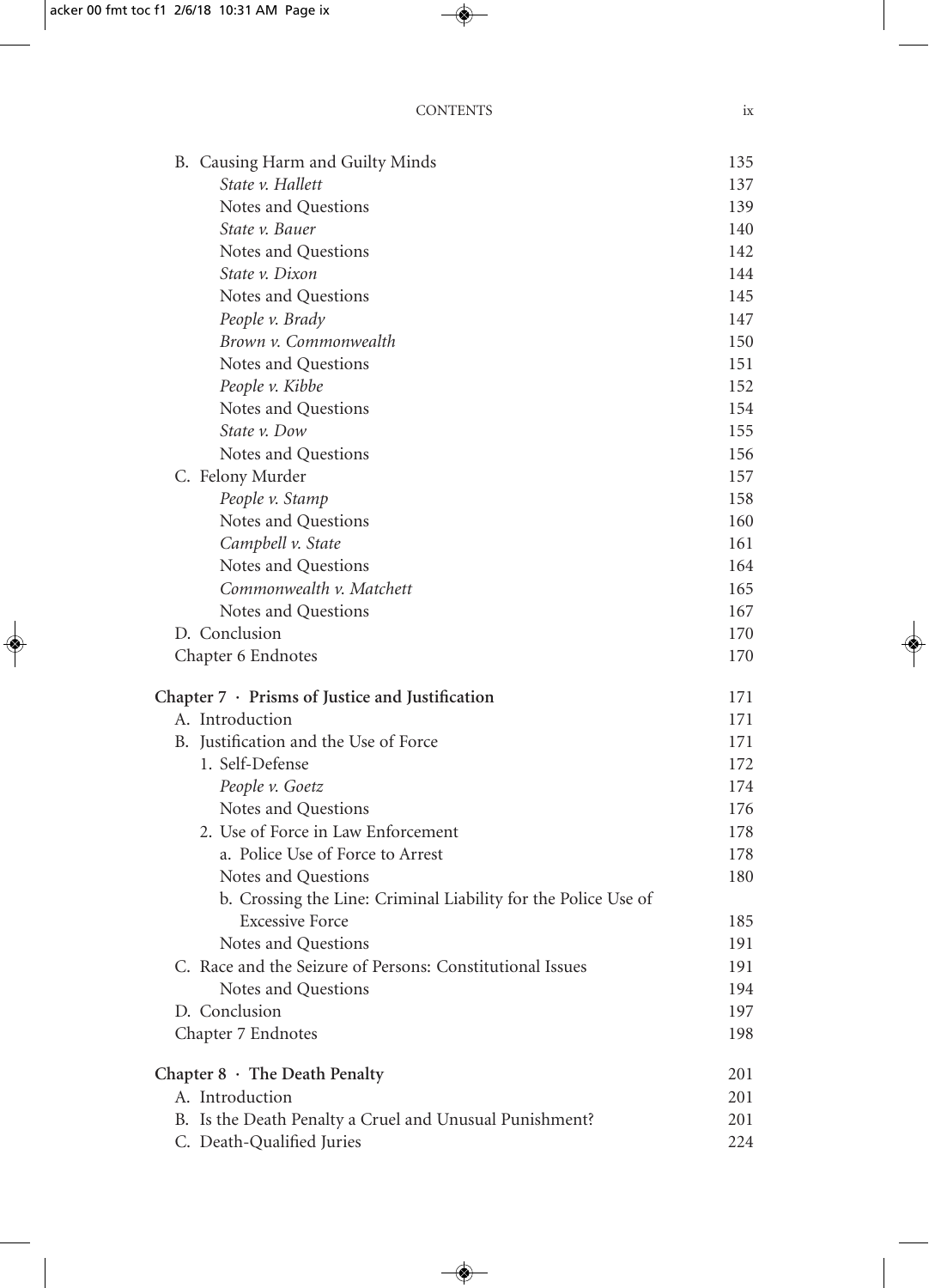| D. Conclusion                                                              | 233 |
|----------------------------------------------------------------------------|-----|
| Chapter 8 Endnotes                                                         | 233 |
|                                                                            |     |
| Chapter 9 · Self-Incrimination and Bail                                    | 237 |
| A. Introduction                                                            | 237 |
| B. Police Interrogation and Confessions                                    | 237 |
| 1. The Due Process "Voluntariness" Test                                    | 238 |
| 2. Miranda v. Arizona                                                      | 242 |
| 3. Custodial Interrogation                                                 | 242 |
| a. Custody                                                                 | 243 |
| b. Interrogation                                                           | 244 |
| 4. The Miranda Warnings                                                    | 248 |
| 5. Waiving Miranda Rights                                                  | 253 |
| 6. Invoking Miranda Rights                                                 | 256 |
| 7. The Public Safety Exception to Miranda                                  | 262 |
| 8. Trickery and Deception                                                  | 264 |
| C. Bail and Preventive Detention                                           | 267 |
| 1. Pretrial Incarceration and the Presumption of Innocence                 | 267 |
| 2. Excessive Bail                                                          | 269 |
| 3. Preventive Detention                                                    | 271 |
| D. Conclusion                                                              | 275 |
| Chapter 9 Endnotes                                                         | 275 |
| Chapter $10 \cdot$ The Fourth Amendment: Privacy and Unreasonable Searches | 277 |
| A. Introduction                                                            | 277 |
| B. The 4th Amendment and Reasonable Expectations of Privacy                | 277 |
| C. The Exclusionary Rule                                                   | 288 |
| D. A Note About Entrapment                                                 | 294 |
| People v. Watson                                                           | 297 |
| E. Conclusion                                                              | 298 |
| Chapter 10 Endnotes                                                        | 299 |
|                                                                            |     |
| Chapter $11 \cdot$ The First Amendment Rights of Minors  And a Few         |     |
| <b>Additional Issues</b>                                                   | 301 |
| A. Introduction                                                            | 301 |
| B. The First Amendment Rights of Minors                                    | 301 |
| 1. Violent and Sexually Explicit Expression                                | 302 |
| 2. The 1st Amendment in the Public Schools                                 | 308 |
| 3. Off-Campus, School-Related Speech                                       | 316 |
| C. Adrift in a Lifeboat: A Note on the Necessity Defense                   | 320 |
| The Queen v. Dudley and Stephens                                           | 320 |
| D. A Note About School Suspensions and Due Process                         | 324 |
| E. Conclusion                                                              | 326 |
| Chapter 11 Endnotes                                                        | 327 |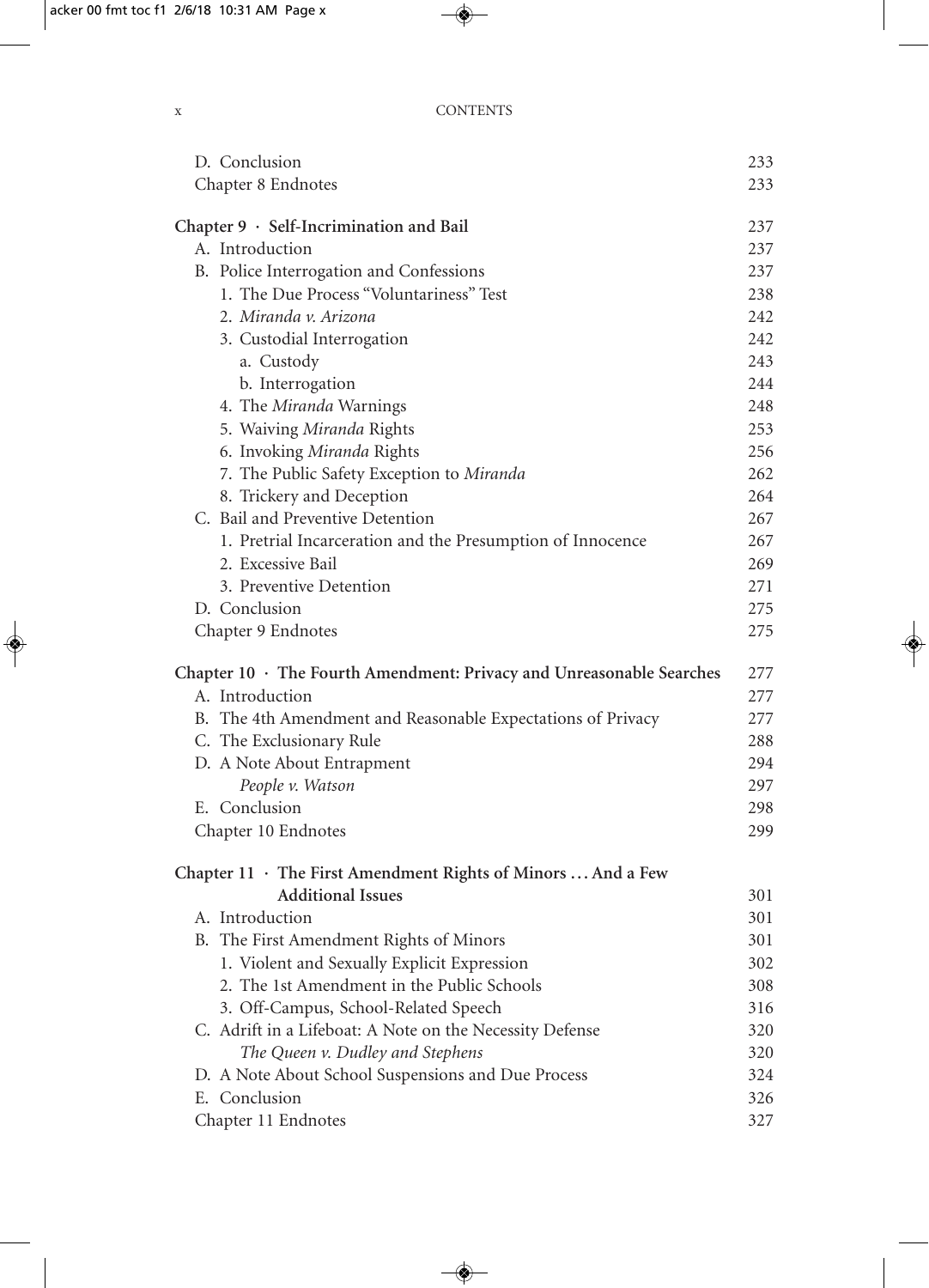| Chapter $12 \cdot$ The Truth About Justice                              | 329 |
|-------------------------------------------------------------------------|-----|
| A. Introduction                                                         | 329 |
| B. Deoxyribonucleic Acid (DNA) and the Criminal Law                     | 329 |
| C. Evidentiary Privileges                                               | 336 |
| D. Truth, Justice, and the Passage of Time                              | 346 |
| 1. Statutes of Limitations                                              | 346 |
| 2. Punishment: Is Justice Delayed Nevertheless Still Justice?           | 349 |
| E. Conclusion                                                           | 352 |
| Chapter 12 Endnotes                                                     | 352 |
| Chapter $13 \cdot$ Consent, the Criminal Law, and End-of-Life Decisions | 355 |
| A. Introduction                                                         | 355 |
| B. Consent and the Criminal Law                                         | 355 |
| C. End-of-Life Decisions: Withdrawal of Life Support, Assisted Suicide, |     |
| and Homicide                                                            | 361 |
| 1. The Withdrawal of Life Support                                       | 361 |
| 2. Physician-Assisted Suicide                                           | 363 |
| 3. Criminal Homicide                                                    | 370 |
| D. Conclusion                                                           | 376 |
| Chapter 13 Endnotes                                                     | 376 |
| Chapter 14 · Alcohol-Related Crimes and Defenses; Guilty Pleas; and     |     |
| <b>Special Needs</b>                                                    | 379 |
| A. Introduction                                                         | 379 |
| B. Alcohol-Related Crimes and Defenses                                  | 379 |
| 1. Intoxication as a Defense                                            | 379 |
| 2. Alcoholism and the Criminal Law                                      | 384 |
| 3. Drunk Driving Fatalities                                             | 387 |
| C. Guilty Pleas                                                         | 390 |
| D. Special Needs                                                        | 395 |
| E. Conclusion                                                           | 404 |
| Chapter 14 Endnotes                                                     | 405 |
| Chapter 15 · Justice Will Be Served                                     | 407 |
| A. Introduction                                                         | 407 |
| B. Social Values and the Law: Differences Over Time                     | 407 |
| C. Social Values and the Law: Differences in Place                      | 424 |
| D. Conclusion                                                           | 430 |
| Chapter 15 Endnotes                                                     | 431 |
| Index                                                                   | 433 |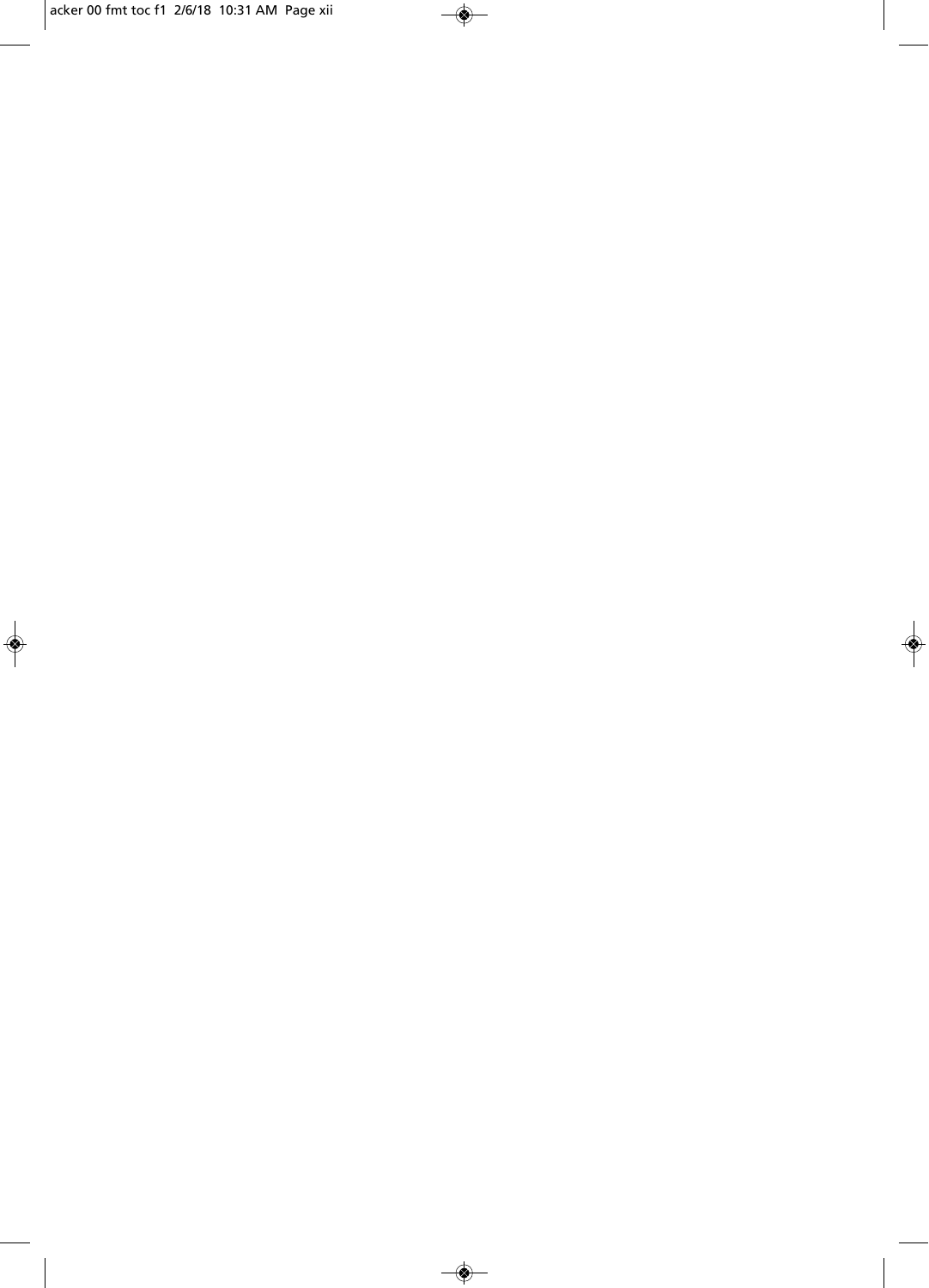I am indebted to Beth Hall and her colleagues at Carolina Academic Press, not only for encouraging, but for inspiring this volume. It is a pleasure to be associated with such fine individuals engaged in the support of education and scholarship.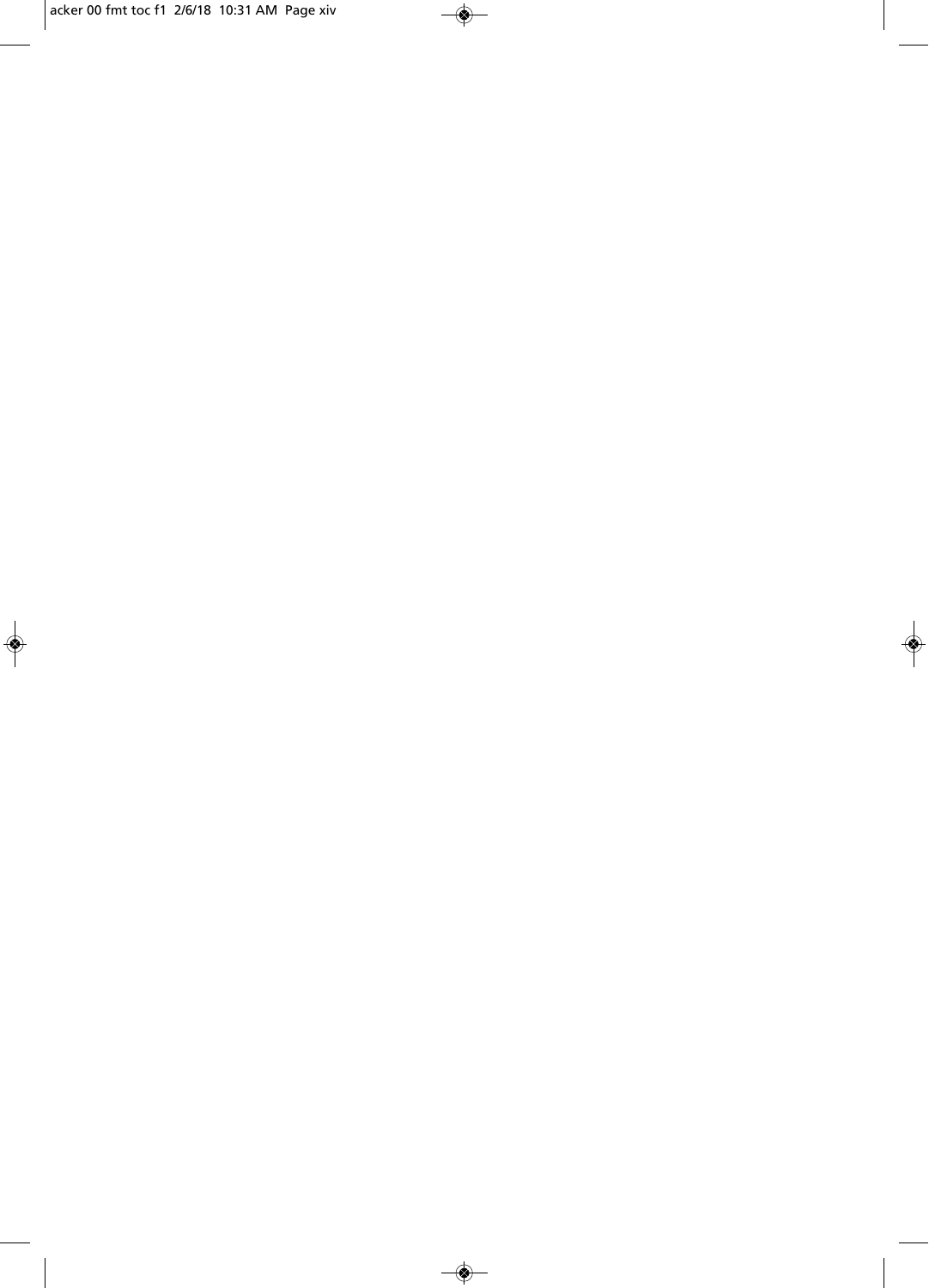#### **Introduction**

This volume is a companion to *Lawlemmas: In Search of Principled Choices in Law, Justice, and Life*. It lays bare the law at the foundation of the plot lines and often the dialogue of the characters within its predecessor and mate. Ironically, rules of law and their application can be laced with as many ambiguities, disputable premises, and contested conclusions as find voice in the fictional essays in the complementary reader. Yet it could hardly be otherwise. The law, after all, represents a complicated mix of values, politics, power, principle, and pragmatism. It is invoked to govern extraordinarily complex social and human relationships and actions. When courts resolve legal issues they do so through case decisions which produce winners and losers. We should not be surprised that the answers to many questions of law will be neither straightforward nor likely to satisfy everyone. To expose these richly nuanced dimensions of law, the present text relies on heavily edited judicial decisions and accompanying materials which parallel the essays in the companion volume.

Readers familiar with *Lawlemmas: In Search of Principled Choices in Law, Justice, and Life* will appreciate that "lawlemma" is not a real word but rather one invented to signify a difficult choice (as in "dilemma") which resides at least in part within the elegant context of the law (one meaning of "lemma" is a subsidiary proposition in a theorem or logical argument; another is a bract or leaf which envelops the flower of a grass spikelet). They will also be acquainted with the protagonists in those essays, most notably Professor Ethan Jurus, an attorney and legal scholar who teaches an undergraduate seminar called Issues in Justice, and Prudence ("Pru") Durham, one of the several precocious and opinionated students in that class. The current volume focuses on the traditional language and form of the law to explore issues reminiscent of those introduced by the essays. The chapters here are organized in conformity with the chapters in the volume of essays. The two books thus can be used in tandem by those wanting to take advantage of the complementary perspectives.

Chapter 1 raises basic questions about the interests protected by the criminal law, largely by contrasting the different protections afforded humans and non-human animal life. In doing so, it highlights differences between the criminal law and civil law, and offers an exercise in statutory interpretation. This exercise, in turn, invites consideration of fair notice principles, including vagueness and the maxim that all individuals are presumed to know the law.

Chapter 2 includes two primary issues. One involves the right of confrontation and specifically whether face-to-face confrontation between the accused and adverse witnesses should be required when young children are called to testify in criminal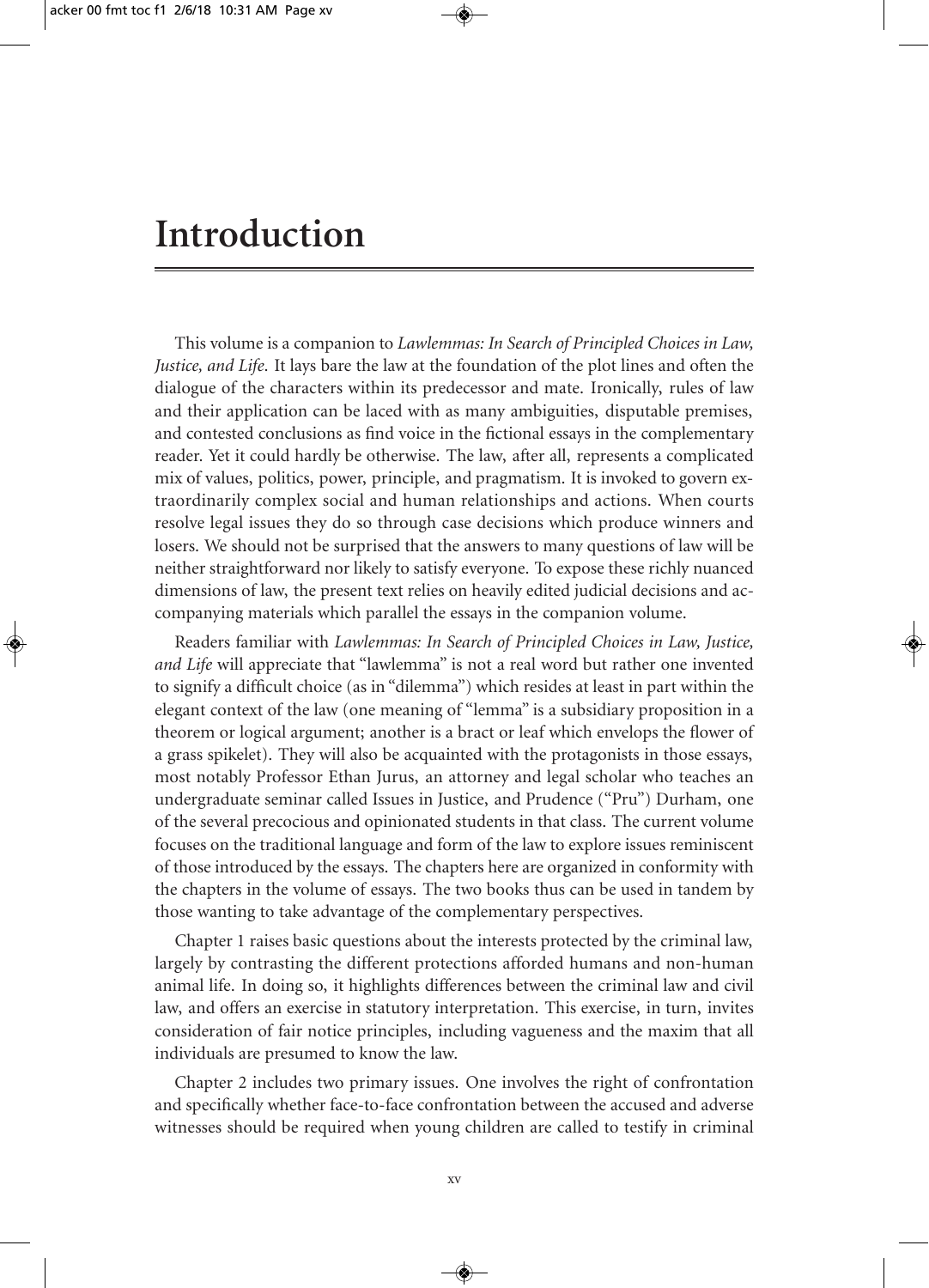cases. The other involves jury selection, including juror qualifications and the exercise of peremptory challenges. While the role of a criminal defense attorney is briefly introduced in the companion volume of essays, the defense lawyer's legal and ethical obligations are explored in fuller detail in Chapter 12 of the current text.

Chapter 3 touches on the right of criminal defendants to refrain from testifying at their trials and the proposition that if they do testify they may be subject to crossexamination about prior criminal convictions for the purpose of impeaching their veracity. The primary issue explored in the chapter is the legitimacy or illegitimacy of juror nullification. In addition, through presenting a complicated judicial charge, the chapter invites consideration of how likely jurors are to comprehend and follow the rules of law on which they are instructed. It also introduces the topic of an "*Allen* (or'dynamite') charge," an instruction designed to encourage jurors to work through their differences when they risk being deadlocked.

Chapter 4 focuses on the purposes of criminal punishment. It invites discussion of retribution, deterrence, incapacitation, and rehabilitation, and how these traditional justifications of punishment might be prioritized and applied in a specific case. The chapter also introduces restorative justice as an alternative model to retributive justice, and asks whether shaming the offender is a legitimate or desirable objective of punishment.

Chapter 5 examines the justifications for the insanity defense and various rules that have been designed to govern it, including its abolition in a few jurisdictions. It also addresses the consequences of a verdict of not guilty by reason of insanity, including the possibility of automatic involuntary civil commitment, and examines involuntary civil commitment in other contexts.

Chapter 6 explores three principal topics, all in the context of criminal homicide: issues of causation ("but-for" and proximate cause); the different types of *mens rea* important to the criminal law; and the justifications and operation of the felonymurder rule.

Chapter 7 revolves around issues presented in the companion volume that concern the shooting of unarmed black citizens by a white police officer. In this context, it examines the operation of grand juries and explores the law of self-defense and the justifiable use of force in law enforcement. It invites consideration of larger social issues in the administration of justice concerning race and unreasonable searches and seizures.

Chapter 8 considers several issues related to the death penalty, including its principal justifications, issues and problems of administration (*e.g*., racial disparities, innocence), and the death-qualification of jurors. It briefly introduces issues concerning police interrogation of criminal suspects, including the possibility of eliciting false confessions.

Chapter 9 continues the consideration of interrogation issues, including measures designed to help guard against false confessions, the values underlying the constitutional right against compelled self-incrimination, and several issues associated with *Miranda v. Arizona* and follow-up decisions. It also examines pre-trial incarceration and issues relating to bail and preventive detention.